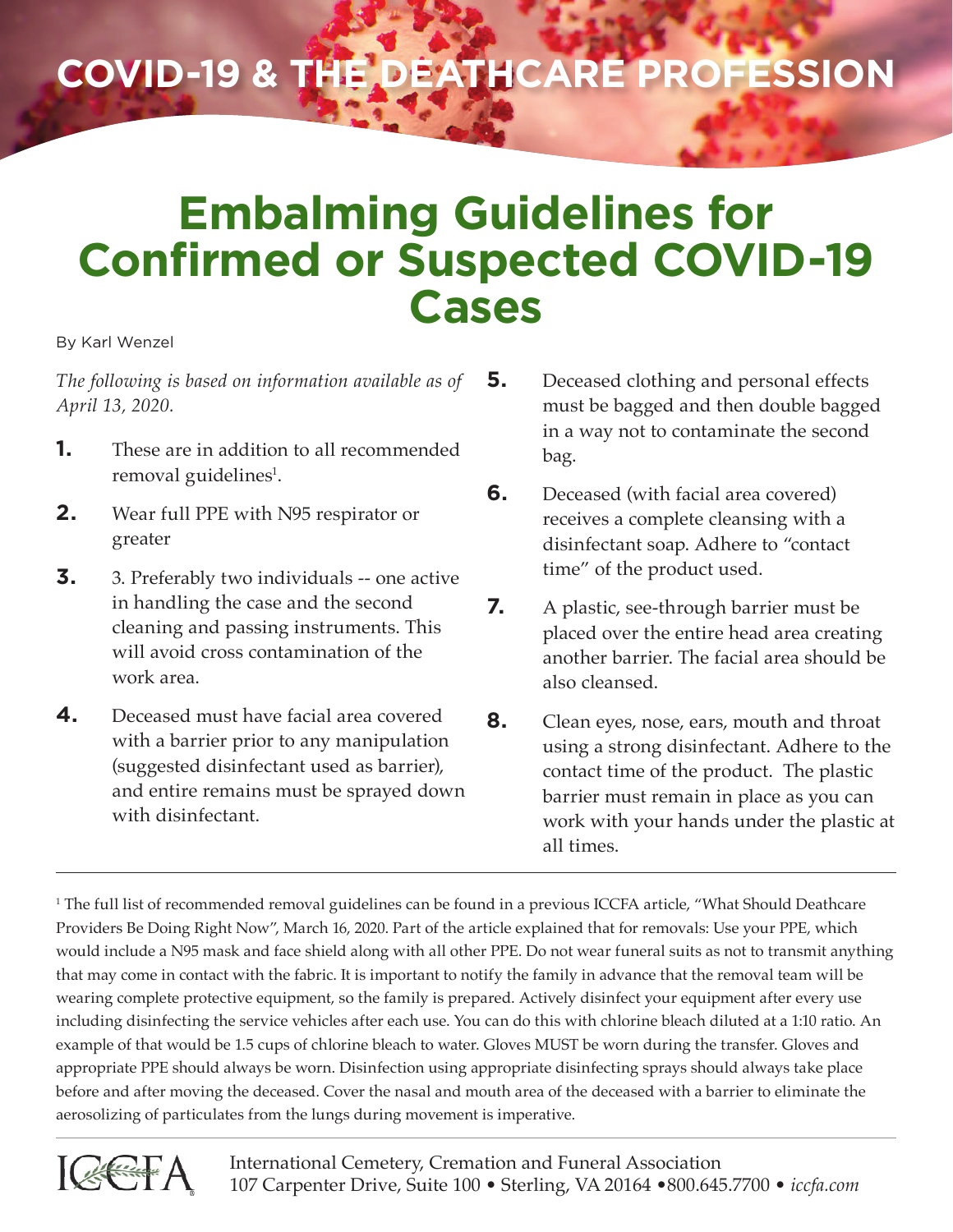- **9.** After the nose, mouth and throat are cleaned, place packing (i.e. cotton) with disinfectant into the throat and nasal area in attempts to completely occlude the passages from the throat leading to the nose and mouth.
- **10.** Set features accordingly.
- **11.** Raise vessels and prepare for arterial injection.
- **12.** Mix an arterial solution no less than 3-4% and increase as needed throughout the procedure.
- **13.** Use a drain tube for your drainage to create a closed system between you and the blood discharged during the embalming. The hose leading off the drain tube should be placed down into the waste drain to prevent exposure to the blood as much as possible. THERE SHOULD BE NO FREE-FLOWING DRAINAGE DOWN THE TABLE.
- **14.** Begin your injection on a closed system (drain tube closed). A low rate of flow is suggested so you don't cause distention.
- **15.** Allow as much injection to take place without causing distention or risking purge. Remember, the plastic barrier is still in place over the head and facial area.
- **16.** When you have injected a sufficient amount of chemical, turn the machine off and wait for 15-20 minutes to allow the chemical to work and accomplish as much disinfection as possible in the allotted time.
- **17.** Begin injection again and open drainage to allow the release of pressure.
- **18.** Perform intermittent drainage throughout the embalming process, allowing pressure to build and then release.
- **19.** Follow normal embalming procedures to ensure a well embalmed body (i.e. use more arterial chemical if needed per case analysis). Stop after arterial injection.
- **20.** Wash and disinfect remains again (terminal disinfection).
- **21.** DO NOT aspirate the remains for a minimum of 24-hours after arterial injection.
- **22.** \*NOTE: Some are suggesting that cavity or disinfectant be hypo injected into the lung area at this time. Many are finding that this is creating purge and the risks of purge overnight.
- **23.** If necessary, aspiration can be completed following the 24-hour minimum wait time. This allows the arterial chemical under arterial pressure to work and disinfect as much as possible before aspiration begins.
- **24.** \*NOTE: If aspiration is not felt to be a necessity then forgo any aspiration.
- **25.** When aspiration begins, place a disinfecting cloth around the aspiration site. Make sure the trocar is in contact with that cloth throughout the entire process.
- **26.** \*NOTE: If using a hydro aspirator, be very cautious. If backflow happens then the trocar must not be removed from the remains. Turn off the system immediately.
	- **a.** Hydro aspirators feeding into a commode/toilet need to have a splash